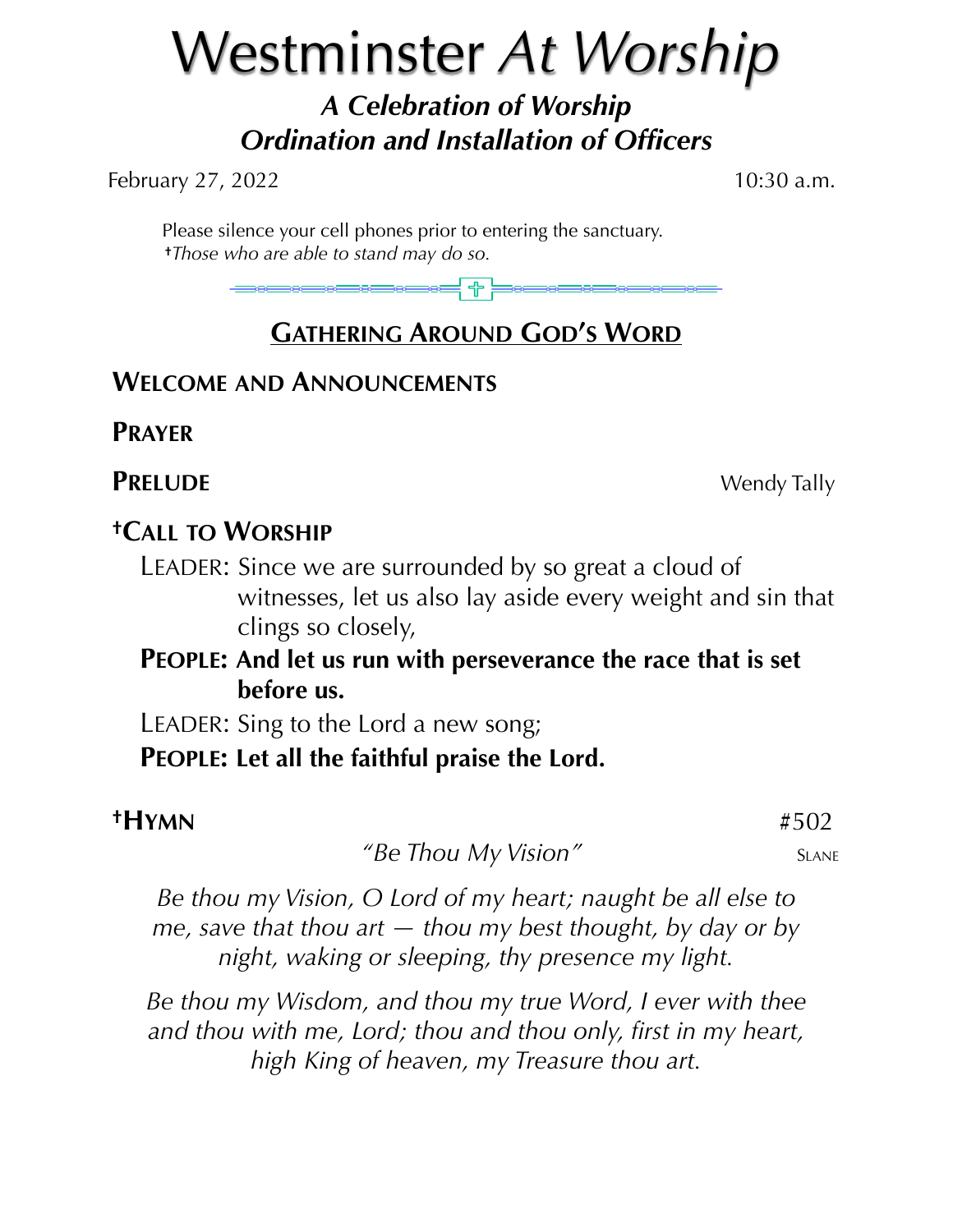*High King of heaven, my victory won, may I reach heaven's joys, O bright heaven's Sun! Heart of my own heart, what ever befall, still be my Vision, O Ruler of all.*

**CALL TO CONFESSION**

**UNISON PRAYER OF CONFESSION**

- **Eternal God, in every age you have raised up men and women to live and die in faith. We confess that we are indifferent to your will. You call us to proclaim your name, but we are silent. You call us to do what is just, but we remain idle. You call us to live faithfully, but we are afraid.**
- **In your mercy, forgive us. Give us courage to follow in your way, that joined with those from ages past, who have served you with faith, hope, and love, we may inherit the kingdom you promised in Jesus Christ.**

**— A Time of Silent Confession —**

#### **ASSURANCE OF PARDON**

In the name of Jesus Christ, we are forgiven! **Thanks be to God. Amen.**

#### **†SHARING GOD'S PEACE**

May the peace of our Lord Jesus Christ be with you all. **And also with you.**

**FANNING THE FLAME**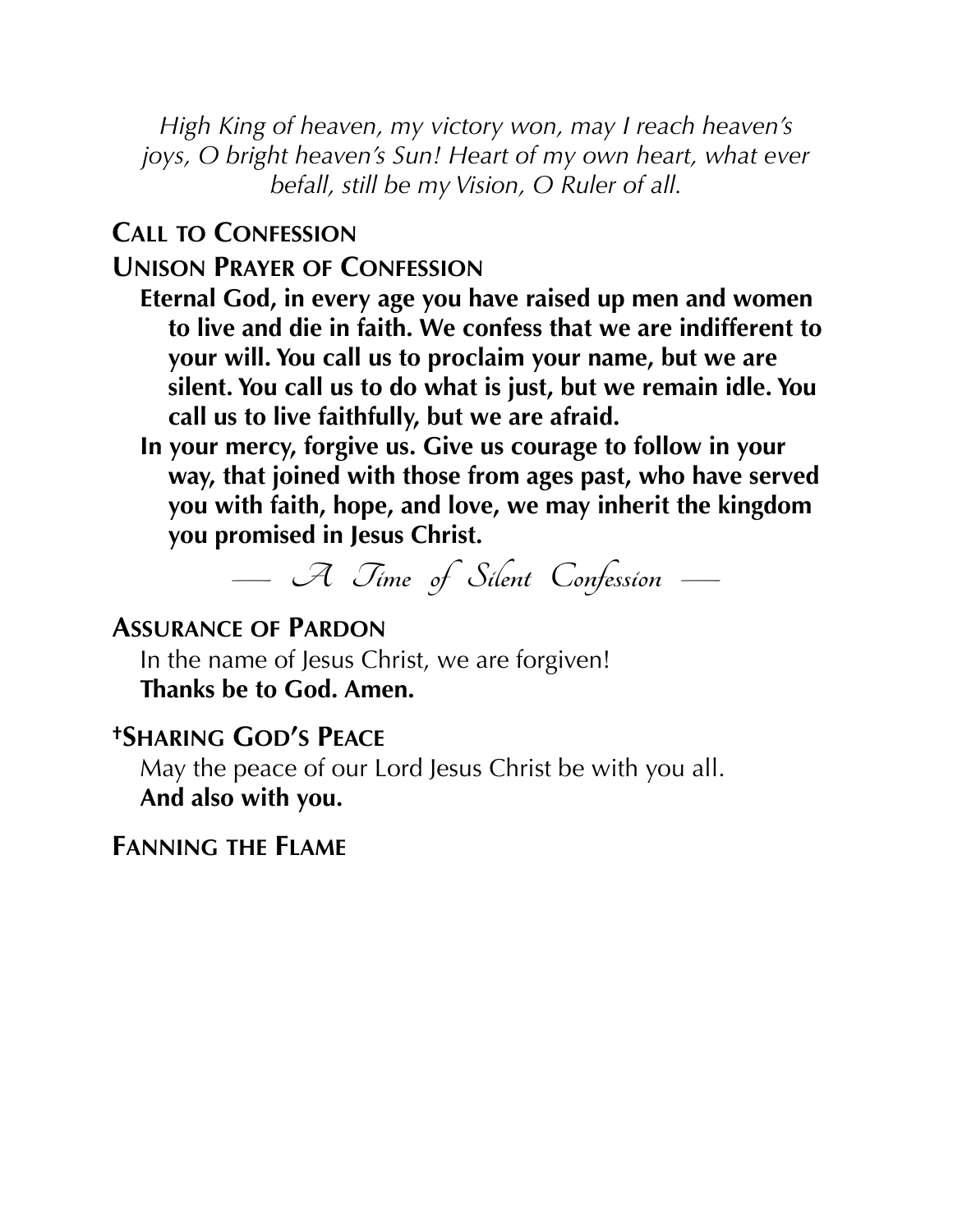# **PROCLAIMING GOD'S WORD PRAYER FOR ILLUMINATION READINGS FROM THE SCRIPTURES**

## **Hebrew Lesson Deuteronomy 34:1-12**

**34** Then Moses hiked up from the Moabite plains to Mount Nebo, the peak of the Pisgah slope, which faces Jericho. The Lord showed him the whole land: the Gilead region as far as Dan's territory; **2** all the parts belonging to Naphtali along with the land of Ephraim and Manasseh, as well as the entirety of Judah as far as the Mediterranean Sea; **3** also the arid southern plain, and the plain including the Jericho Valley, Palm City—as far as Zoar. **4** Then the Lord said to Moses: "This is the land that I swore to Abraham, Isaac, and Jacob when I promised: 'I will give it to your descendants.' I have shown it to you with your own eyes; however, you will not cross over into it." **5** Then Moses, the Lord's servant, died—right there in the land of Moab, according to the Lord's command. **6** The Lord buried him in a valley in Moabite country across from Beth-peor. Even now, no one knows where Moses' grave is. **7** Moses was 120 years old when he died. His eyesight wasn't impaired, and his vigor hadn't diminished a bit. **8** Back down in the Moabite plains, the Israelites mourned Moses' death for thirty days. At that point, the time for weeping and for mourning Moses was over. **9** Joshua, Nun's son, was filled with wisdom because Moses had placed his hands on him. So the Israelites listened to Joshua, and they did exactly what the Lord commanded Moses. **10** No prophet like Moses has yet emerged in Israel; Moses knew the Lord face-to-face! **11** That's not even to mention all those signs and wonders that the Lord sent Moses to do in Egypt—to Pharaoh, to all his servants, and to his entire land — **12** as well as all the extraordinary power that Moses displayed before Israel's own eyes!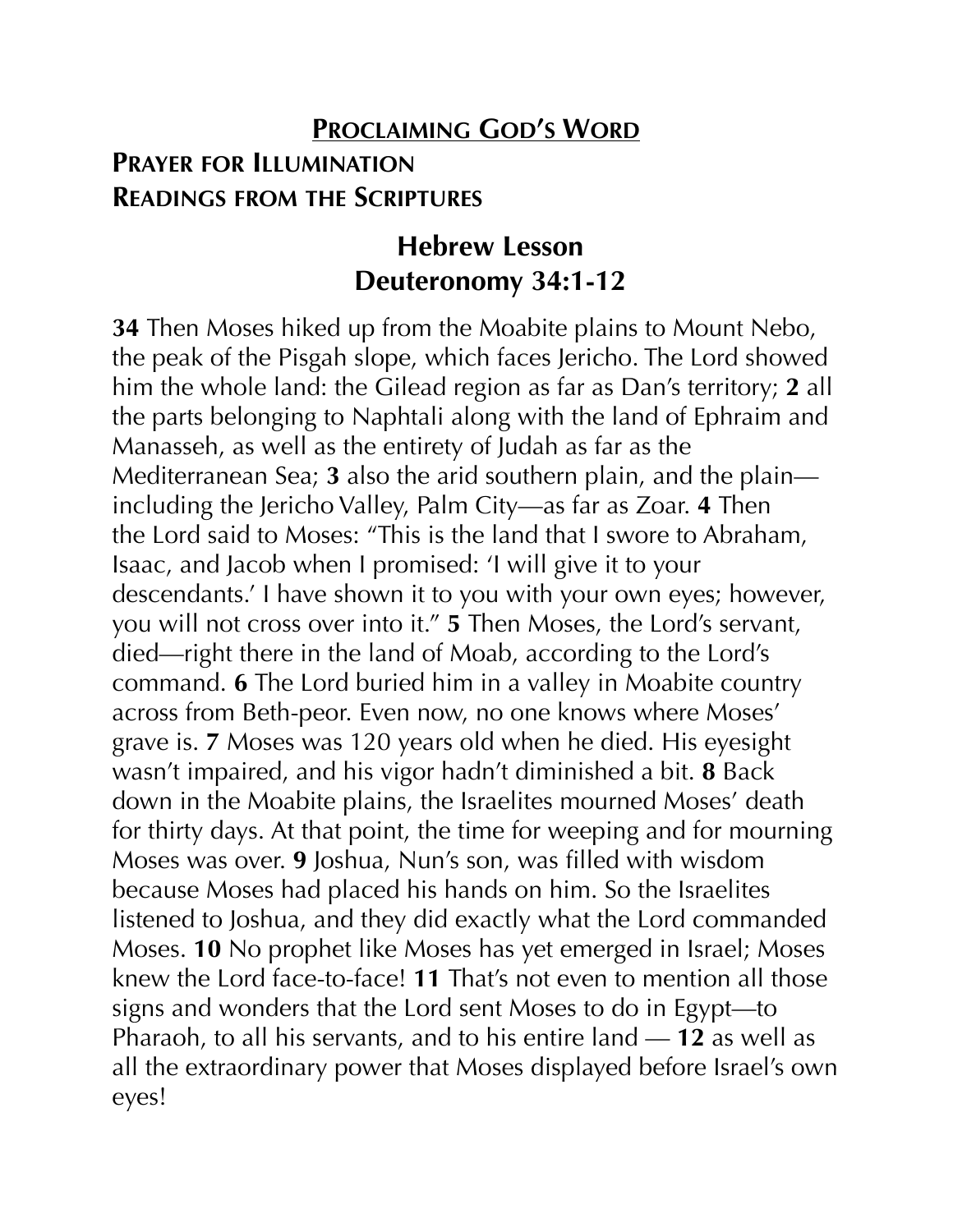# **Epistle Lesson Acts 15:36-41**

**36** Some time later, Paul said to Barnabas, "Let's go back and visit all the brothers and sisters in every city where we preached the Lord's word. Let's see how they are doing." **37** Barnabas wanted to take John Mark with them. **38** Paul insisted that they shouldn't take him along, since he had deserted them in Pamphylia and hadn't continued with them in their work. **39** Their argument became so intense that they went their separate ways. Barnabas took Mark and sailed to Cyprus. **40** Paul chose Silas and left, entrusted by the brothers and sisters to the Lord's grace. **41** He traveled through Syria and Cilicia, strengthening the churches.

# **Gospel Lesson John 14:15-31**

**15** "If you love me, you will keep my commandments. **16** I will ask the Father, and he will send another Companion, who will be with you forever. **17** This Companion is the Spirit of Truth, whom the world can't receive because it neither sees him nor recognizes him. You know him, because he lives with you and will be with you. **18** "I won't leave you as orphans. I will come to you. **19** Soon the world will no longer see me, but you will see me. Because I live, you will live too. **20** On that day you will know that I am in my Father, you are in me, and I am in you. **21** Whoever has my commandments and keeps them loves me. Whoever loves me will be loved by my Father, and I will love them and reveal myself to them." **22** Judas (not Judas Iscariot) asked, "Lord, why are you about to reveal yourself to us and not to the world?" **23** Jesus answered, "Whoever loves me will keep my word. My Father will love them, and we will come to them and make our home with them. **24** Whoever doesn't love me doesn't keep my words. The word that you hear isn't mine. It is the word of the Father who sent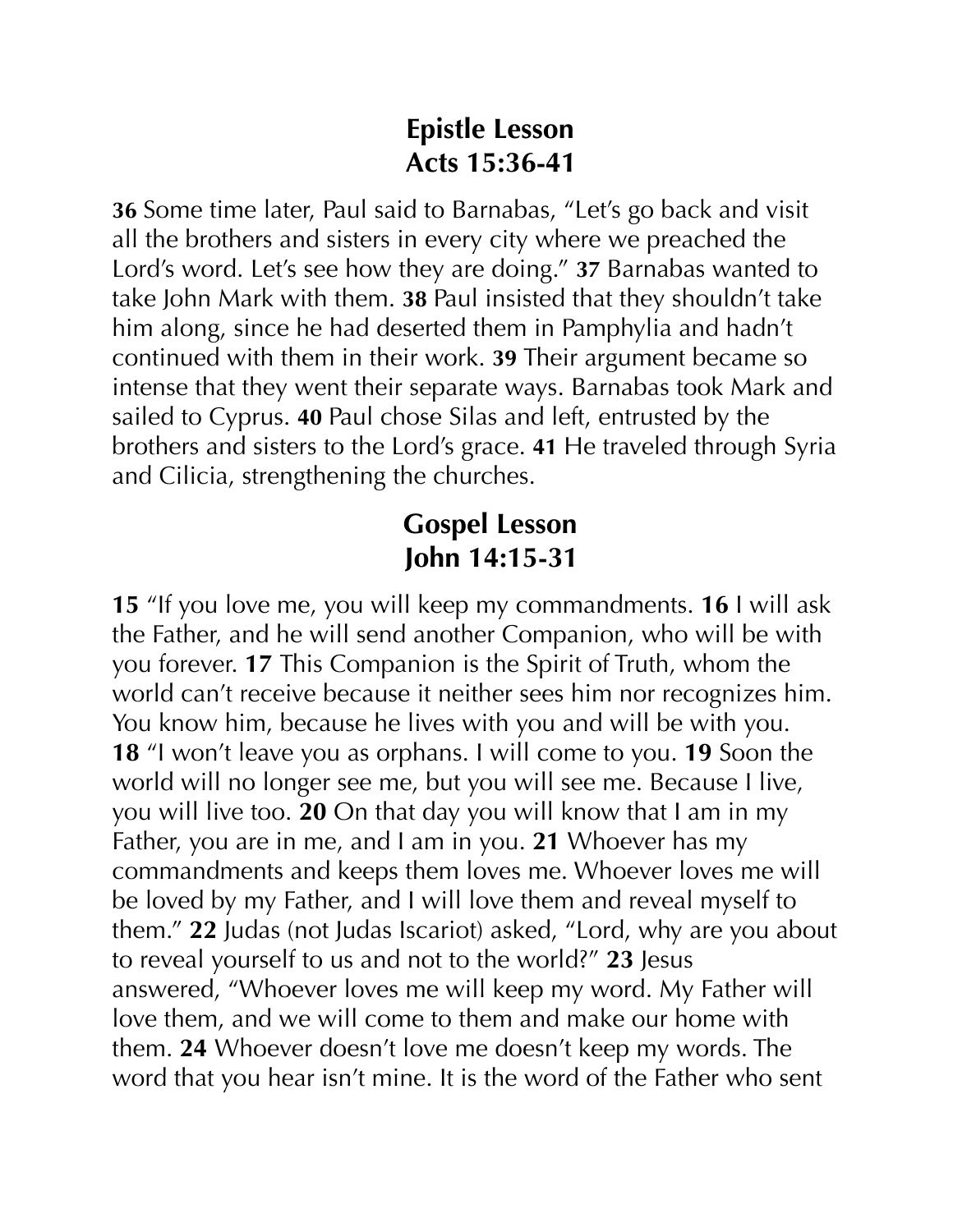me. **25** "I have spoken these things to you while I am with you. **26** The Companion, the Holy Spirit, whom the Father will send in my name, will teach you everything and will remind you of everything I told you. **27** "Peace I leave with you. My peace I give you. I give to you not as the world gives. Don't be troubled or afraid. **28** You have heard me tell you, 'I'm going away and returning to you.' If you loved me, you would be happy that I am going to the Father, because the Father is greater than me. **29** I have told you before it happens so that when it happens you will believe. **30** I won't say much more to you because this world's ruler is coming. He has nothing on me. **31** Rather, he comes so that the world will know that I love the Father and do just as the Father has commanded me. Get up. We're leaving this place.

#### **SERMON**

 *"Support Those Who Depart"* Rev. Jamie Milton

# **ORDINATION & INSTALLATION OF OFFICERS**

# **A LITANY OF GIFTS**

LEADER: As in one body we have many parts and each part has its own function, so all of us together with Christ are one body, and we all belong to each other.

### **PEOPLE: We have different gifts according to the grace God has given us.**

LEADER: If your gift is to hear God's Word,

## **PEOPLE: Speak it out in faith.**

LEADER: If your gift is service,

#### **PEOPLE: Live to serve others.**

LEADER: If your gift is the heart of a teacher,

**PEOPLE: Teach what is true.**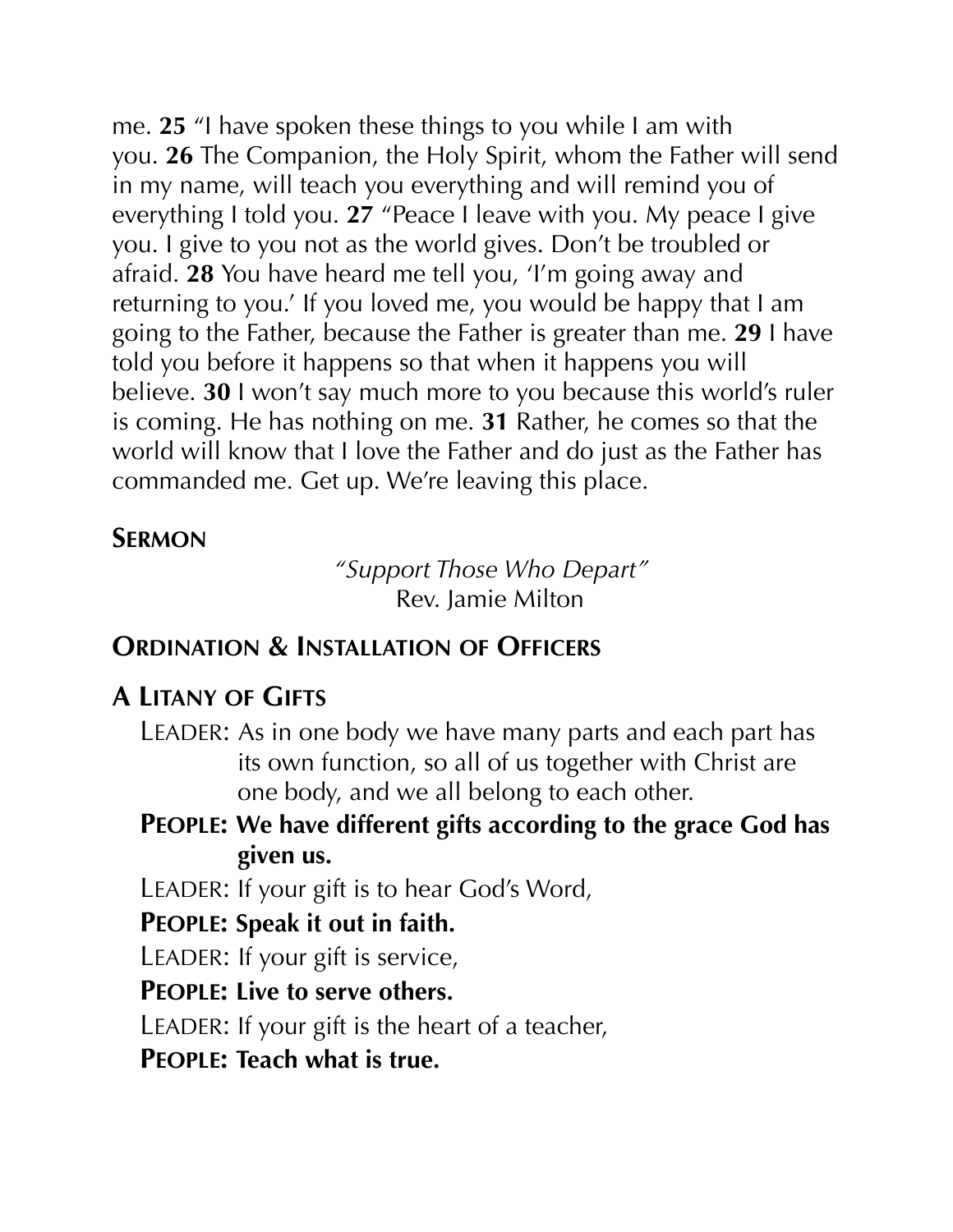- LEADER: Let preachers preach with conviction, and givers give freely;
- **PEOPLE: Let leaders work diligently for the people, and let those who serve the poor, serve gladly.**
- LEADER: Let us not lack for enthusiasm, but be ardent in spirit,
- **PEOPLE: Serving the Lord, rejoicing in hope, patient in suffering, constant in prayer, supporting one another, and welcoming all.**

#### **STATEMENT OF ORDINATION**

#### **†PROFESSION OF FAITH**

LEADER: Do you believe in God, the Father almighty?

- **PEOPLE: I believe in God, the Father almighty, maker of heaven and earth.**
- LEADER: Do you believe in Jesus Christ?
- **PEOPLE: I believe in Jesus Christ, God's only Son, our Lord, who was conceived by the Holy Ghost, born of the Virgin Mary, suffered under Pontius Pilate, was crucified, died, and was buried; he descended into hell. On the third day he rose again from the dead; he ascended into heaven, he sittith at the right hand of God the Father Almighty; from thence he shall come to judge the quick and the dead.**
- LEADER: Do you believe in the Holy Ghost?
- **PEOPLE: I believe in the Holy Ghost, the holy catholic church, the communion of saints, the forgiveness of sins, the resurrection of the body, and the life everlasting. Amen.**

**CONSTITUTIONAL QUESTIONS**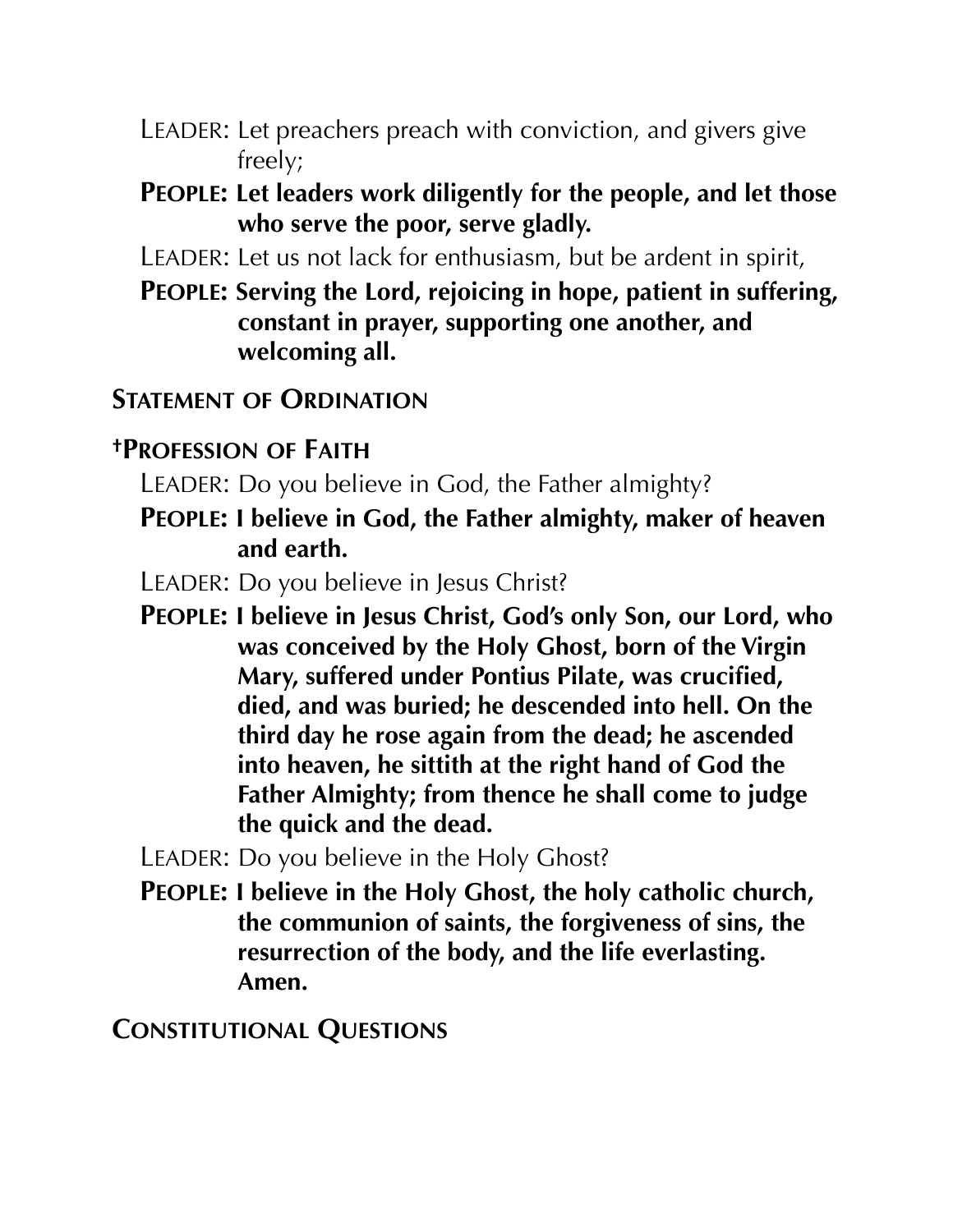**PRAYER OF ORDINATION AND INSTALLATION** LEADER: The Lord be with you. **PEOPLE: And also with you.** LEADER: Let us give thanks to the Lord our God. **PEOPLE: It is right to give our thanks and praise.**

**DECLARATION OF ORDINATION AND INSTALLATION**

**WELCOME**

**CHARGE TO THE NEWLY ORDAINED AND/OR INSTALLED**

**OFFERING OURSELVES AND OUR GIFTS TO GOD**

## **†HYMN** #393

*"Blest Be the Tie That Binds"* DENNIS

*Blest be the tie that binds our hearts in Christian love; the fellowship of kindred minds is like to that above.*

*Before our Father's throne we pour our ardent prayers; our fears, our hopes, our aims are one, our comforts and our cares.*

*We share our mutual woes, each other's burdens bear; and often for each other flows the sympathizing tear.*

*From sorrow, toil, and pain, and sin we shall be free; and perfect love and friendship reign through all eternity.*

#### **†DOXOLOGY**

*Praise God, from whom all blessing flow; Praise Him, all creatures here below; Praise Him above, ye heavenly host; Praise Father, Son, and Holy Ghost. Amen.*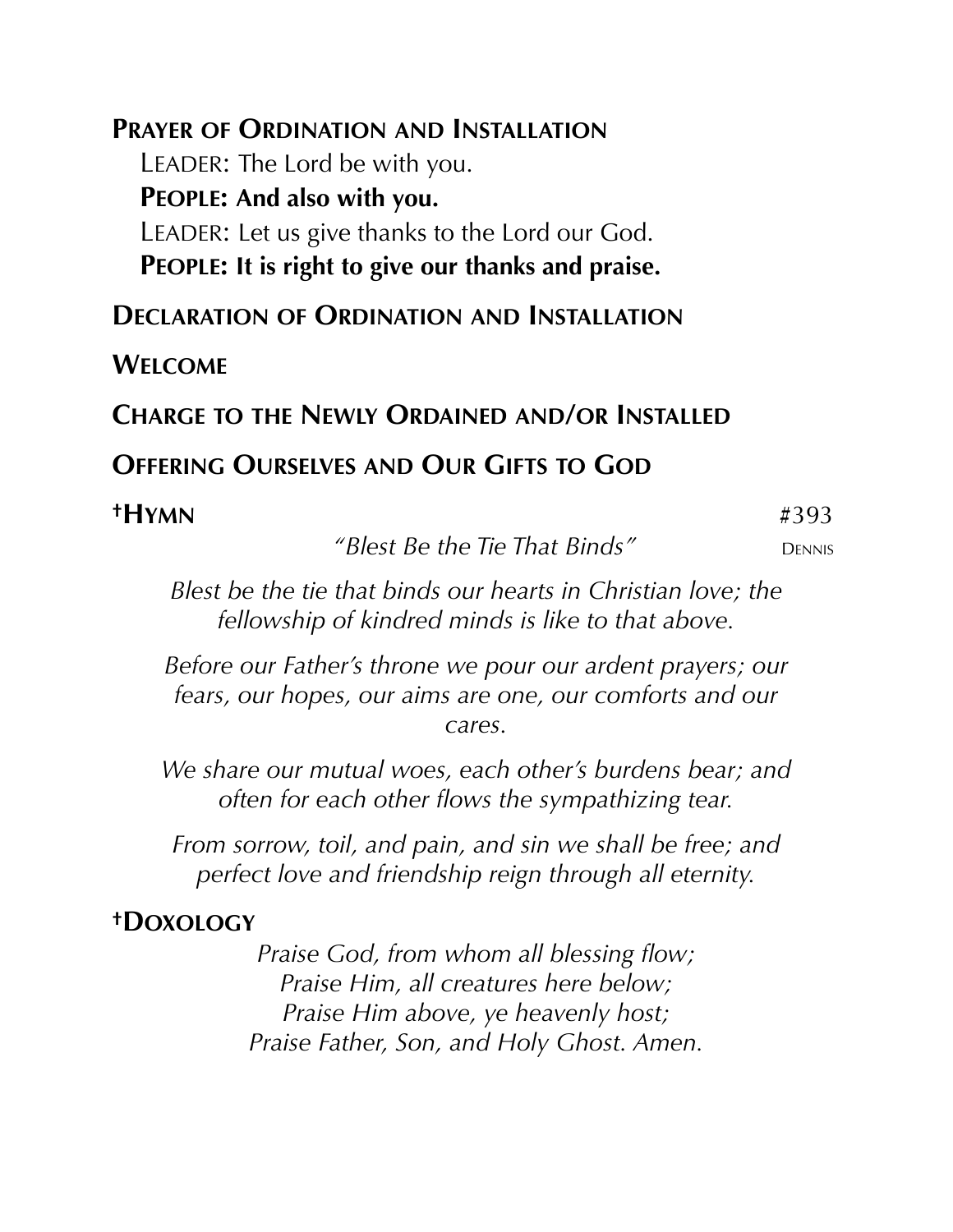#### **†UNISON PRAYER OF DEDICATION - Pat Duggan at the Lectern**

- Please rise, in body or in spirit, as you feel comfortable, and let us pray together:
- **O loving God, we give you thanks that you have placed in the hearts of your faithful people the gift of generosity and the desire to keep your commands. Bless these gifts and use them to reveal to all tribes, nations, and peoples your love in Jesus Christ. Amen.**

#### **PRAYERS OF THE PEOPLE & THE LORD'S PRAYER**

THE LORD'S PRAYER

**PEOPLE: Our Father, who art in heaven, hallowed be thy name, thy kingdom come, thy will be done, on earth as it is in heaven. Give us this day our daily bread, and forgive us our debts as we forgive our debtors; and lead us not into temptation, but deliver us from evil. For thine is the kingdom, and the power, and the glory forever, Amen.**

#### **BEING SENT WITH GOD'S WORD**

#### **†HYMN** #51

 *"How Great Thou Art"* 

*O Lord my God, when I in awesome wonder consider all the worlds thy hands have made, I see the stars, I hear the rolling thunder, thy power throughout the universe displayed.* 

*When through the woods and forest glades I wander and hear the birds sing sweetly in the trees, when I look down from lofty mountain grandeur, and hear the brook and feel the gentle breeze.*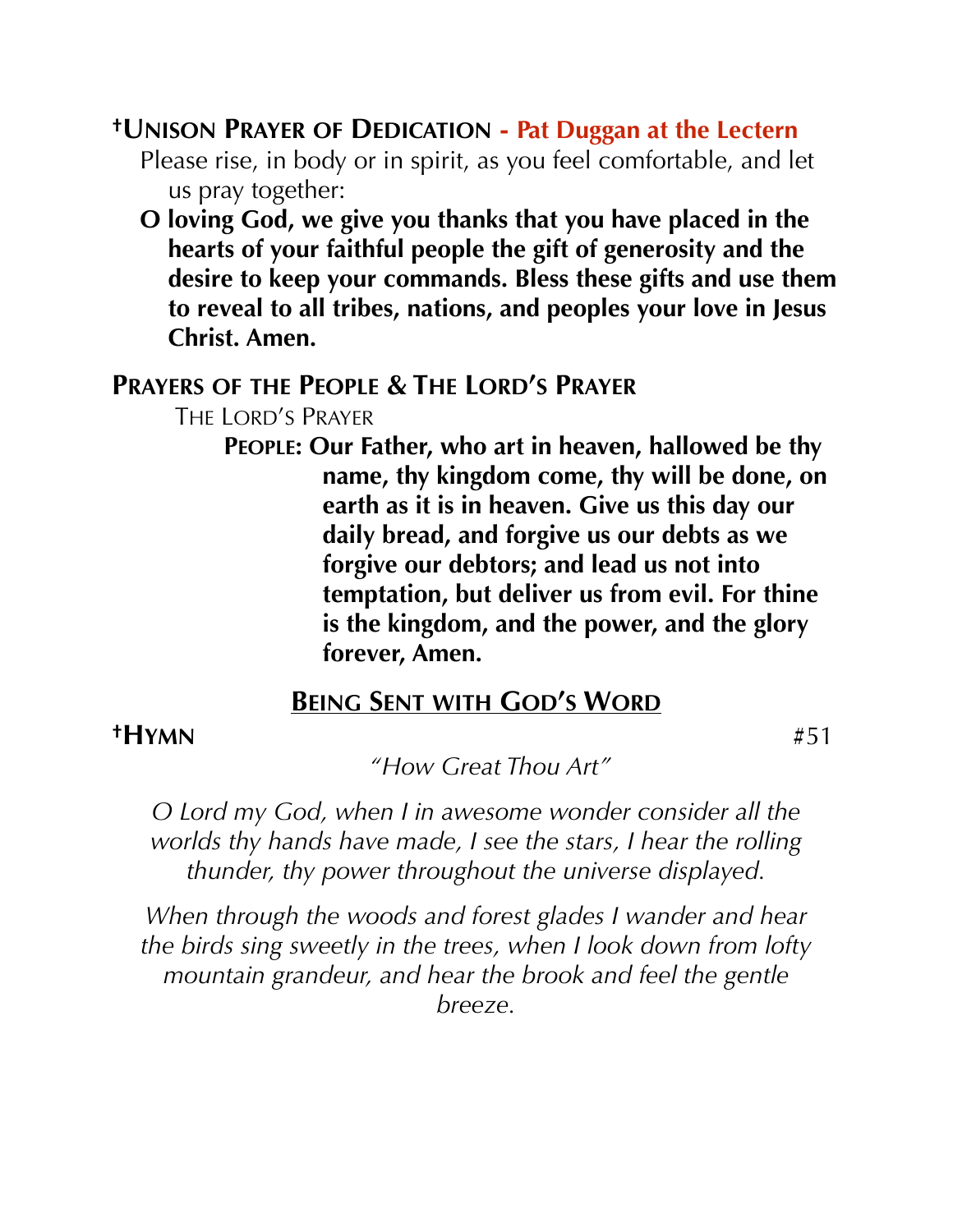*And when I think that God, his Son not sparing, sent him to die, I scarce can take it in, that on the cross, my burden gladly bearing, he bled and died to take away my sin.*

*When Christ shall come with shout of acclamation and take me home, what joy shall fill my heart! Then I shall bow in humble adoration, and there proclaim, "My God, how great thou art."*

**Refrain:** *Then sings my soul, my Savior God, to thee: how great thou art, how great thou art! Then sings my soul, my Savior God, to thee: how great thou art, how great thou art!*

#### **CHARGE & BENEDICTION**

**POSTLUDE** Wendy Tally

Liturgical texts used with permission from: *Feasting on the Word Worship Companion, Year A, Volume 2* (Westminster John Knox Press, 2014) *Book of Common Worship* (Westminster John Knox Press, 2018)

MINISTERS All the People PASTOR **Rev. Lamie Milton** PARISH ASSOCIATE **Rev. Linda Williams** LITURGIST Pat Duggan DIRECTOR OF YOUTH MINISTRY Brandi Higgins NURSERY SUPERVISOR Elaine Edwards CHOIR DIRECTOR **Dawn** Auger HANDBELL DIRECTOR Brandi Higgins ORGANIST Wendy Tally TREASURER Heidtman Heather Heidtman CUSTODIAN Harold Miller SECRETARY Judy Harrelson CCLI License #2328090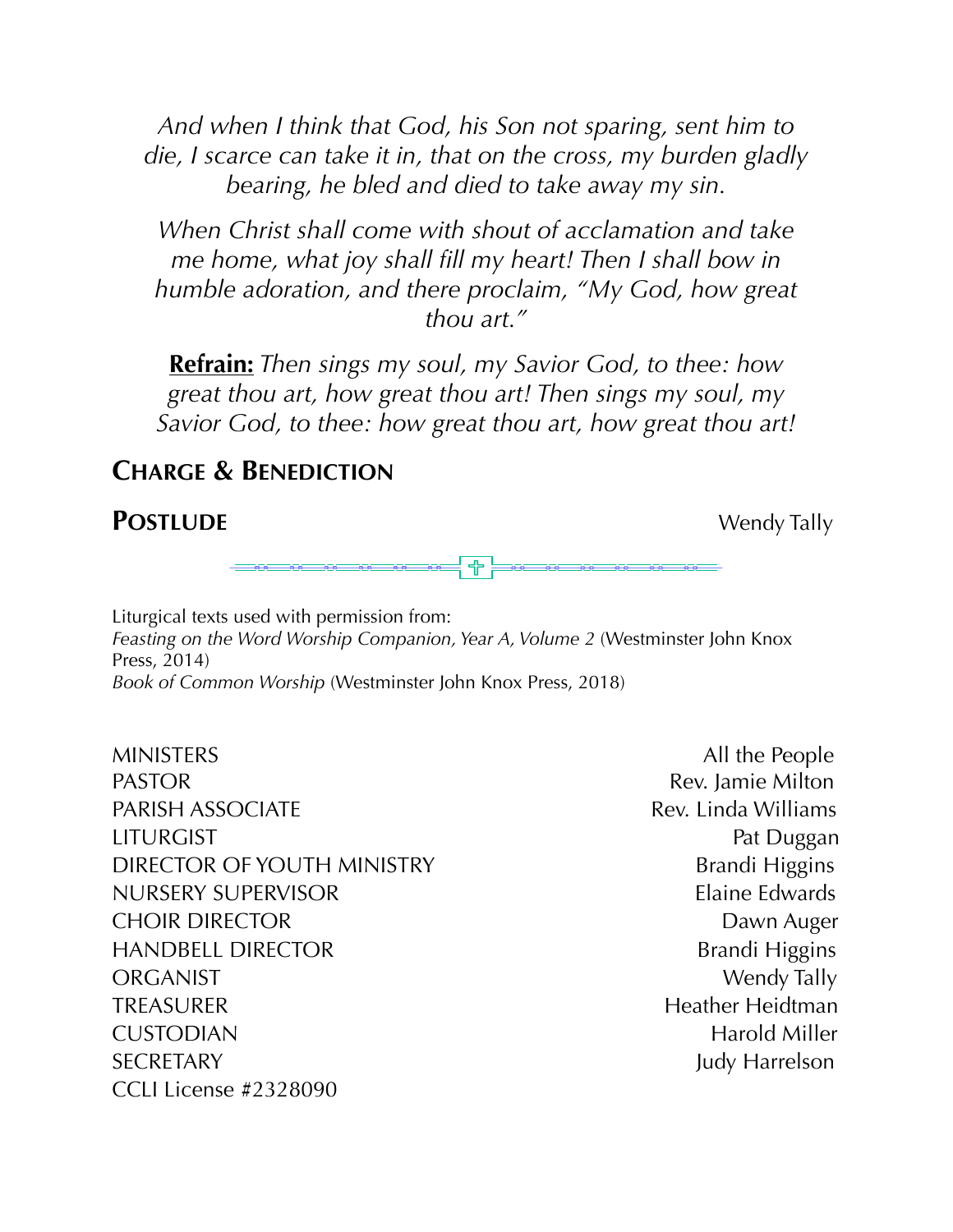**PRAYERS** are extended to the family and friends of George Sivertson. George passed away on February 18, 2022. A funeral service took place at the Auburn Chapel of the Cunningham-Taylor Funeral Home on Thursday, February 24, 2022 with Rev. Jamie Milton officiating.

**FLOWERS** today are given by Neil and Pat Everson in celebration of their 55th wedding anniversary.

**CONGRATULATIONS** to the church officers being ordained and/or installed today! Being ordained and installed for the office of **Elder**: Sandy Graves. Being installed for the office of **Elder**: John Tapley and Christine Thurman. Being ordained and installed for the office of **Deacon**: Janelle Ballard and Len Petroff. Being installed for the office of **Deacon**: Irene Esckilsen, Nancy Berta, and Karen Mitchell.

**CONGRATULATIONS** to Faith Sneller who is Bay City's 2022 St. Patrick's Day Parade Queen!

**WEEKLY SERVICE OF MORNING PRAYER:** This Lent we will practice "spiritual disciplines" that strengthen our walk with Jesus and with one another. To help cultivate our spiritual discipline of *prayer*, Pastor Jamie will hold a weekly service of morning prayer online during Lent. The first service will take place on March 2 (Ash Wednesday) at 9:00 a.m.

The service will be streamed on the church's Facebook and YouTube pages. This brief (8-12 minute) service will help us start our Wednesdays together in prayer for one another, for our communities, and for the world. Online participants will be able to share their prayer concerns utilizing the comment box on Facebook.

**THE ASH WEDNESDAY WORSHIP SERVICE** will take place on March 2 at 7:00 p.m. in the sanctuary. Each year on Ash Wednesday, we begin our Lenten journey together with worship. This service reminds us of our mortality and invites us to begin Lent with confession. During this year's service, we will also have the opportunity to begin exploring some spiritual disciplines and make a commitment to include practicing one (or more) of these disciplines throughout the season of Lent.

LENTEN WEEKDAY PRAYER & **REFLECTION:** During the week, the sanctuary will be open for prayer and reflection Monday through Thursday from 10:00 a.m. - 2:00 p.m. Written and visual prompts will be available to help you engage more deeply in the spiritual discipline from the previous Sunday. You are also welcome to simply come and sit in the stillness of the sanctuary.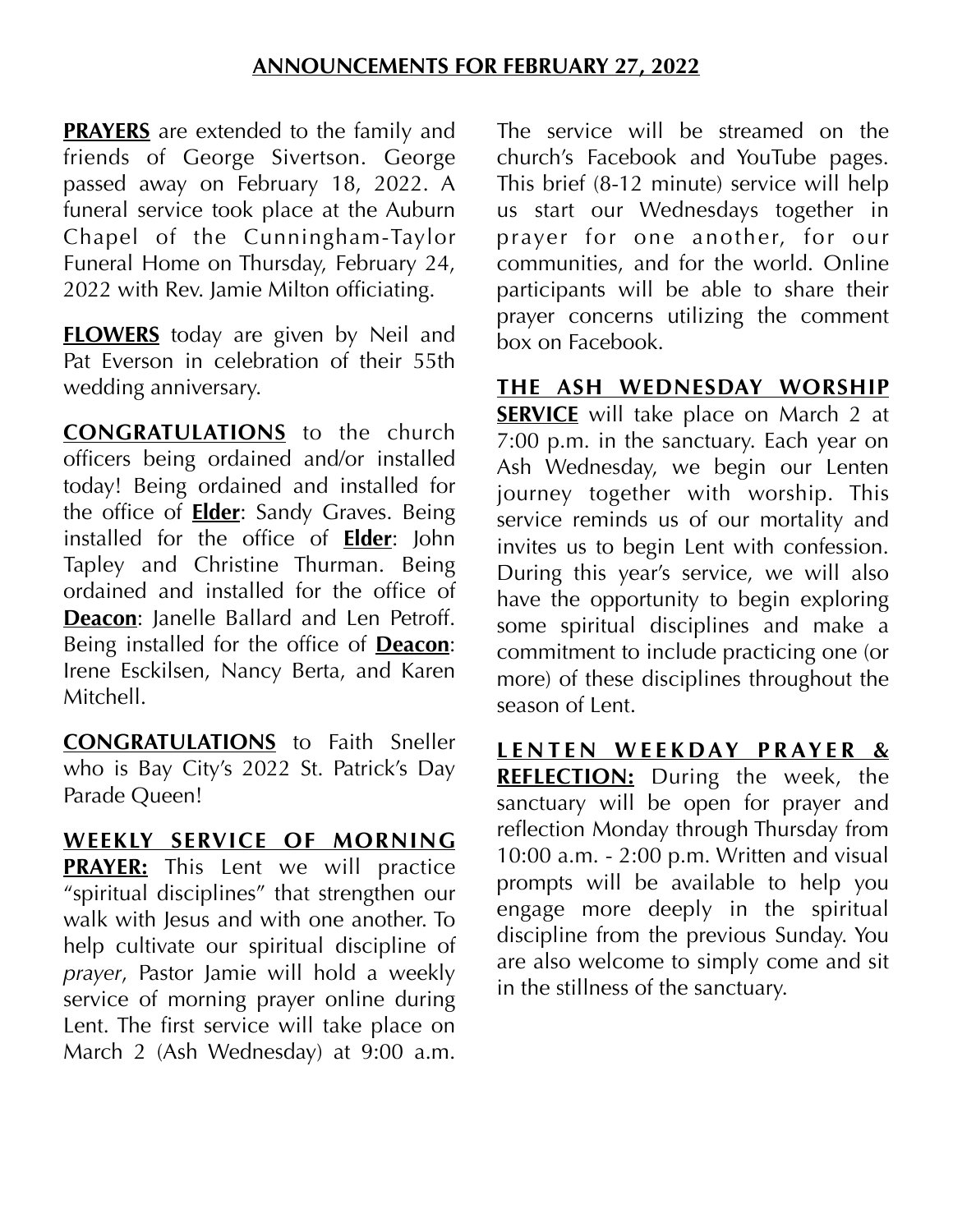**PRAYER & PRACTICE STATIONS:** To assist us in our exploration and practice of various spiritual disciplines during Lent, a series of prayer and practice stations will be set up in the chapel (outside the rear exit of the sanctuary). Each station will focus on a different discipline and provide a hands-on way to engage in that practice. There will be five to six stations available at a time and they will change throughout the season. These stations will be accessible during office hours (Monday through Thursday 8:00 a.m.  $-$  4:00 p.m.), so feel free to come in whenever you have time. This will also provide space for folks who want to engage in these practices but are wary of being around a lot of people at one time. We also plan to have some "go-to" practices that will be available at the DeWitt Street entrance for you to pick up.

**LENTEN PRAYER WALL:** One of the most important ways that we care for one another is through prayer. Each week we publish a prayer list with the names of our friends and family. Our "Wings of Prayer" group keeps a list of around 20 names in prayer each month. We are given the opportunity to share names with one another on Sunday as they are lifted up in the "Prayers of the People." Prayer is a spiritual discipline that many of us are comfortable with, and others may like to practice more. A prayer wall will be available outside of the sanctuary during Lent for our Westminster family to share our prayer concerns with one another. Once you have added your prayer request to the wall you are encouraged to take a slip of paper from the wall that has someone else's concern on it to pray for that week. The next week it can be returned to the wall and another request is chosen.

**LYDIA CIRCLE** will meet in-person on the third Thursday of the month at 1:00 p.m. in the Session room. The next meeting is March 17. We are using the *Horizons* Bible Study, *What My Grandmothers Taught Me: Learning from the Women in Matthew's Genealogy of Jesus.*

**DEBORAH CIRCLE:** Ladies, you are invited! The Deborah Circle will meet via Zoom on Tuesday, March 29 at 7:00 p.m. Contact Karen Schoeppach at 989-684-1322 or kaysue@chartermi.net for Zoom information.

**THE WIRED WORD**, *"Where current events and faith intersect,"* takes place on Tuesdays at 10:00 a.m. via Zoom. News is inevitable — whether good or bad, but what better way to extract hope from this input than to juxtapose scriptures as tools to persevere and navigate our daily walk in Christian faith. Our weekly Wired Word gatherings allow us to reflect on the week's happenings with others who may not share our same thoughts and opinions, but are equally dedicated to thinking about and talking about how current events intersect with our faith questions and convictions. Any questions, or to receive study material and Zoom information, contact Rev. Linda at 686-1360 or parishassoc@wpcbc.org.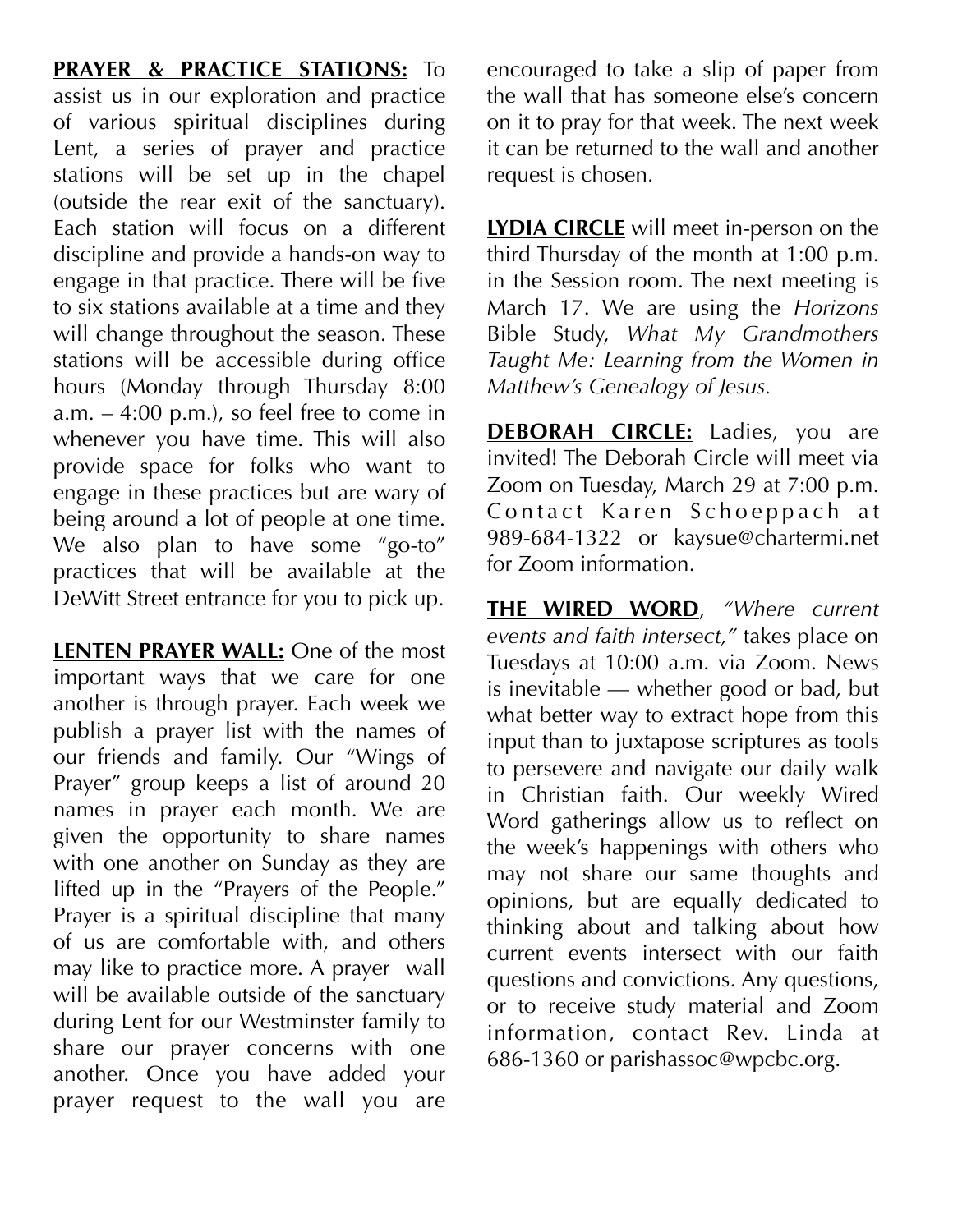**ADULT BIBLE STUDY:** When we respond to Jesus' summons to "Follow me" and we choose to follow, we are committing to a lifelong apprenticeship journey one in which we will continually be formed, reformed, and transformed. Discipleship is not a skill; it's a way of life. Bible Study classes are offered at two different times to accommodate various schedules. Join us on Sundays at 9:00 a.m. in the conference room or Wednesdays at 7:00 p.m. via Zoom. The same study materials will be used at both gatherings, and are available for pick-up in the church office. See Rev. Linda or Pastor Jamie with any questions.

**COMMUNITY BULLETIN BOARD:** If you are looking for grief support groups, health clinics, or volunteer opportunities that take place within our community, please check out the community bulletin board located in Fellowship Hall.

**NURSERY CARE** is available for infants and toddlers during the worship service. Our nursery is equipped with a paging system, and quality childcare is provided by Elaine Edwards who is infant and child CPR trained.

**JOIN US ON FACEBOOK:** Westminster Presbyterian Church - Bay City

**PER CAPITA:** Per capita for 2022 is \$29.00.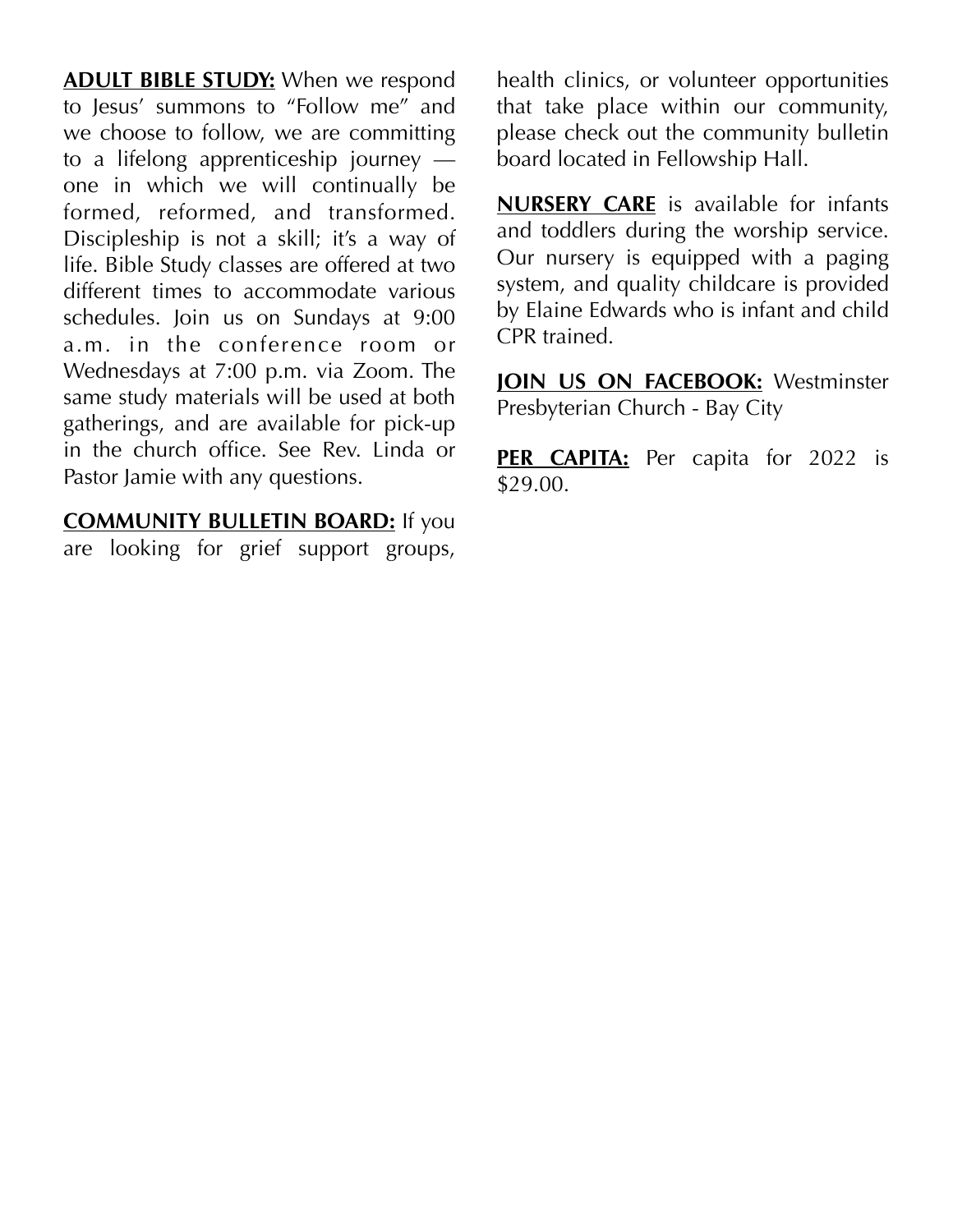*Prayer L*is*t*

February 27, 2022

*"I raise my eyes toward the mountains. Where will my help come from? My help comes from the Lord, the maker of heaven and earth."* Psalm 121:1

Mission Co-Workers **Nikelle Johnson** - Union Presbyterian Seminary **Lucy Dergarabedian** - Lebanon **Cathy Chang & Juan Lopez** - Philippines **Jennifer Ross Dick JeAnne Mary Lou Dianne Joy George Sandy Randy Carrie Dominiq Jim & Family Family of Marilyn Family of George Family of Arthur Austin**, serving in the U.S. military **Derek**, serving in the U.S. military



#### **UPDATES TO THE CHURCH PRAYER LIST**

Each week, you will find a separate insert in the bulletin with the names of those on our prayer list. We hope that this will encourage you to keep the list each week in a place where you can refer to it often and lift up our church family and friends in prayer.

During the worship service, Pastor Jamie or Pastor Linda will include names in the Prayer of the People that are received that morning and leave a few moments of silence for our individual silent prayers.

You will still be able to add names to the prayer list by contacting the office, Pastor Jamie, or Pastor Linda. To have someone added to the Wings of Prayer list, you can continue to contact Karen Mitchell (989-513-0843). Names will remain on the list for one month. If you wish for them to remain on the list, please contact Karen Mitchell with your request.